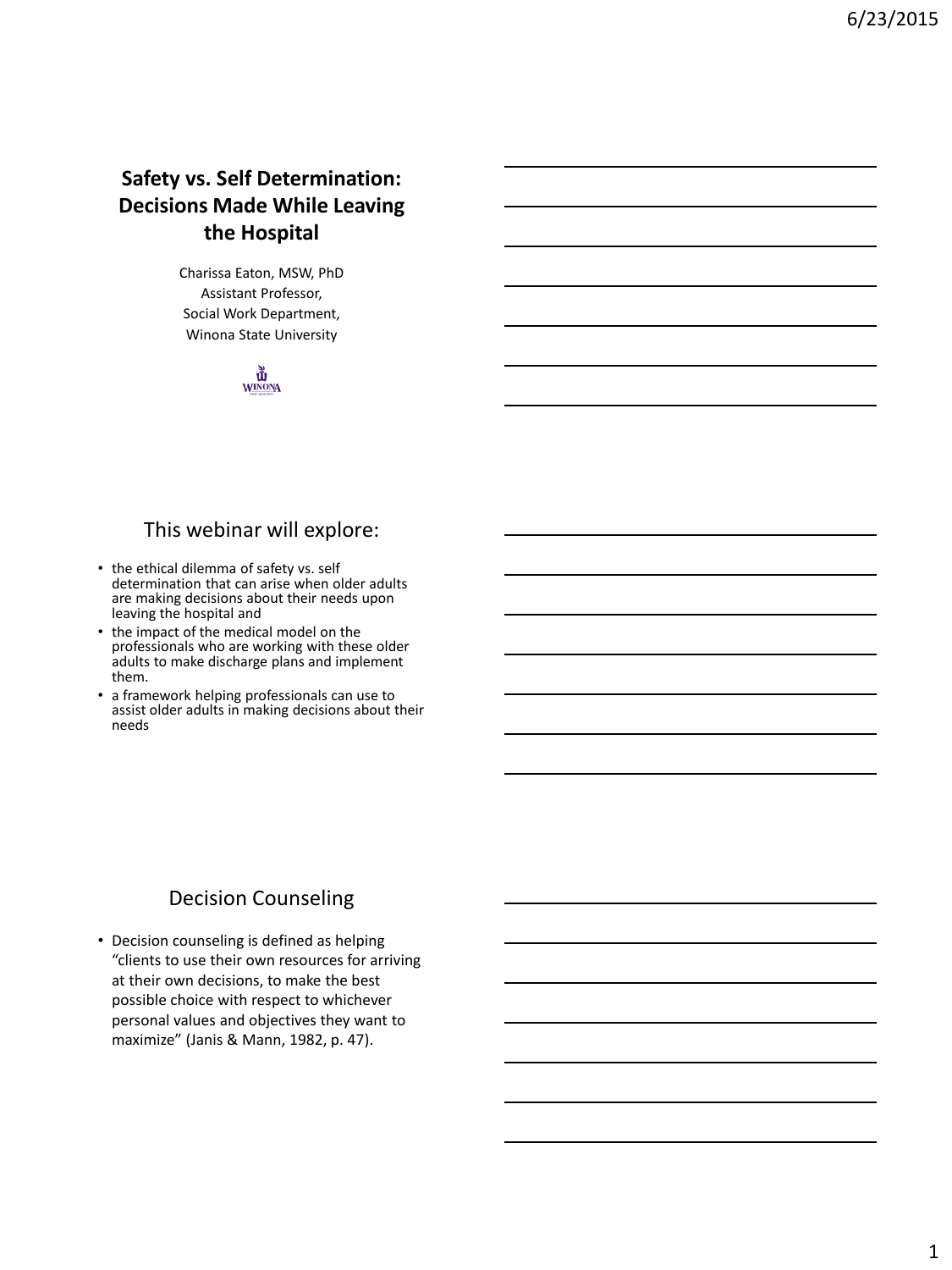## Ethical Dilemma

- "An ethical dilemma is a situation in which professional duties and obligations, rooted in core values, clash" (Reamer, 1999, p.4).
	- Safety versus Self Determination

## Medical Model

Veatch (1973) identified four essential characteristics of the medical model;

- 1) illness is non-voluntary,
- 2) illness is organic,
- 3) the physician is the "technically competent expert" (p. 72), and
- 4) the goal of the treatment is the "restoration to a minimal standard of health" (p. 73).

## Potential Discourse

- Medical Model vs. Person Centered Care
- Potential for conflict with professional values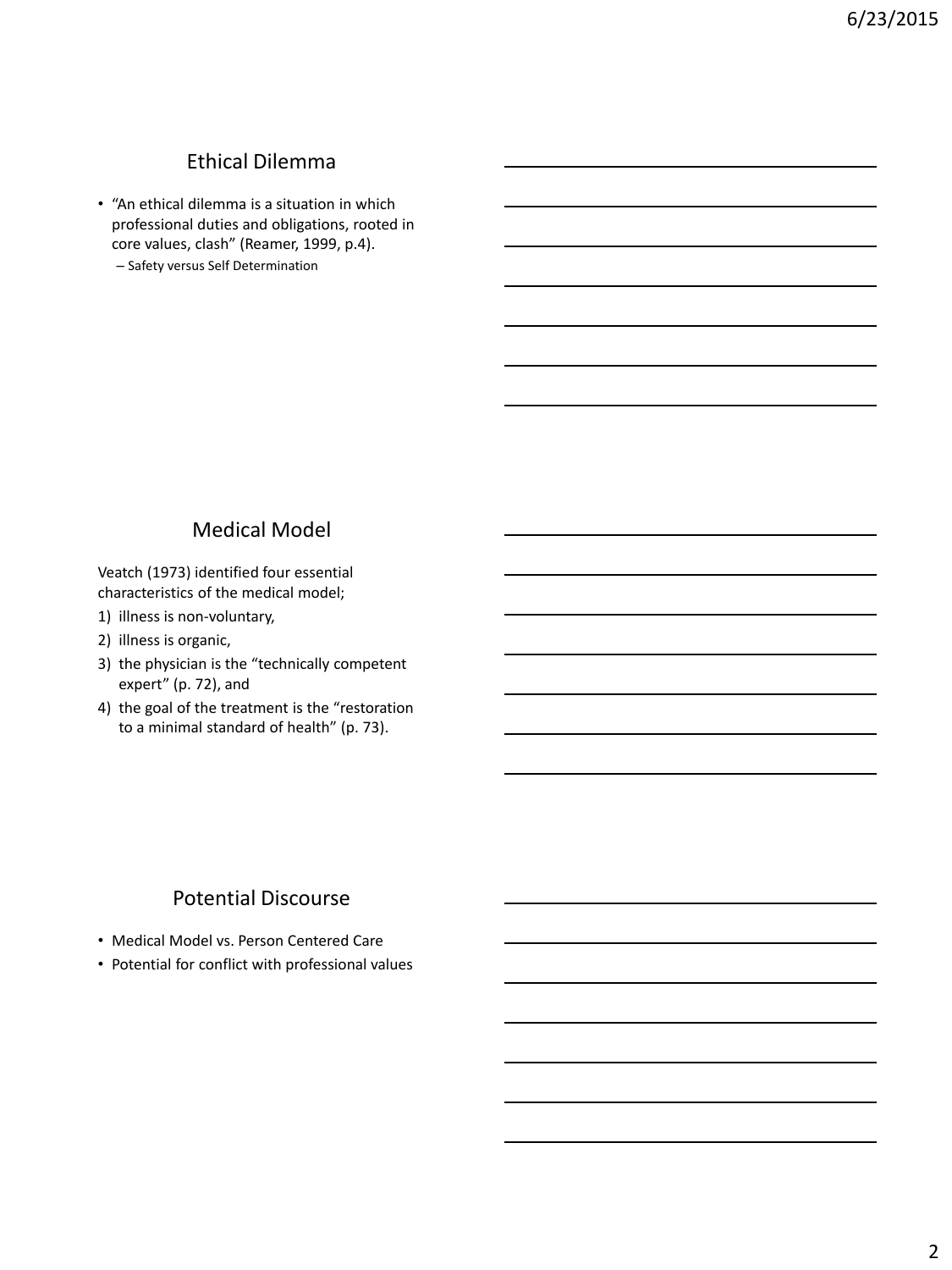### Research Methods

- The participants of the study were 106 decision counselors from 93 of the 130 hospitals in Minnesota that serve older adults.
	- 81% Social Workers
	- 62% Bachelor's degree
	- 97% indicated that older adults made up more than half of their caseload

## Methods Continued

- Tell me about the most recent case with an older adult that presented the most decision making challenges related to discharge planning.
- Conventional content analysis

### Analysis of the Cases

Cases emphasized Veatch's (1973) third and fourth essential characteristics of the medical model

- the physician is the "technically competent expert" (p. 72), and
- the goal of the treatment is the "restoration to a minimal standard of health" (p. 73).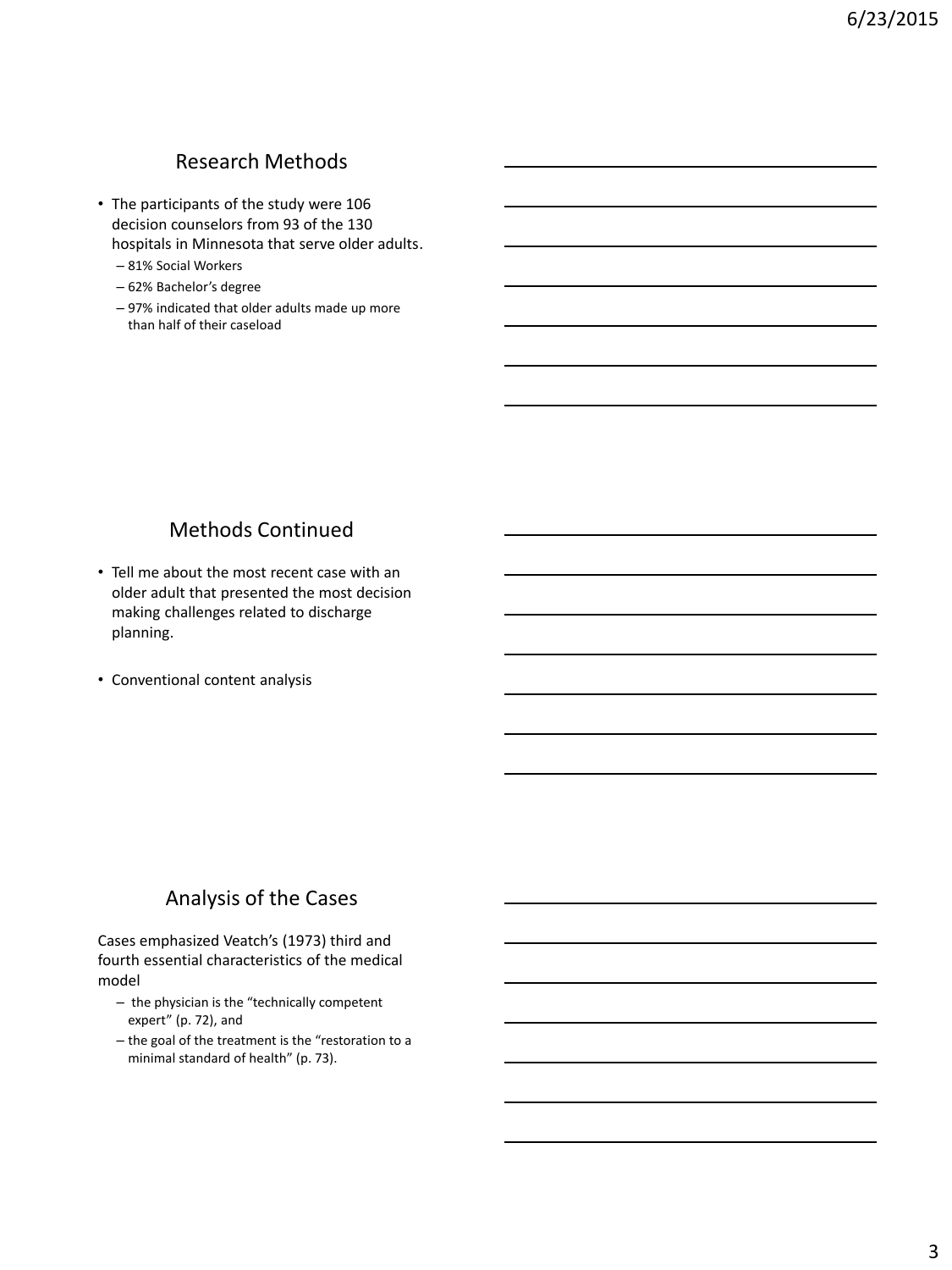## Restoration to a Minimal Standard of Health

- Health is a socially created concept about what is valued to be the minimal standard in which the body is "normal" or "good"
- Based on a cure for the illness/optimal health
- Value placed on the restoration to optimal health by the physician and by extension to the decision counselor may define for the patient based on their authority what is deemed to be a "good" discharge plan

# Themes Emerged from the Cases

- 1) "Good" decision versus "bad" decision
	- Physician as the authority and decision counselor by extension (medical model)
	- Variation in what is a "good" discharge plan
		- Safety is paramount
		- Value of self determination

### Themes

- 2) Competence of the older adult
	- Evaluation of mental competence to make discharge decisions
	- Non-complaint patient
	- Professional liability
	- Be cautious about basing competence on an older adult making a "bad" decision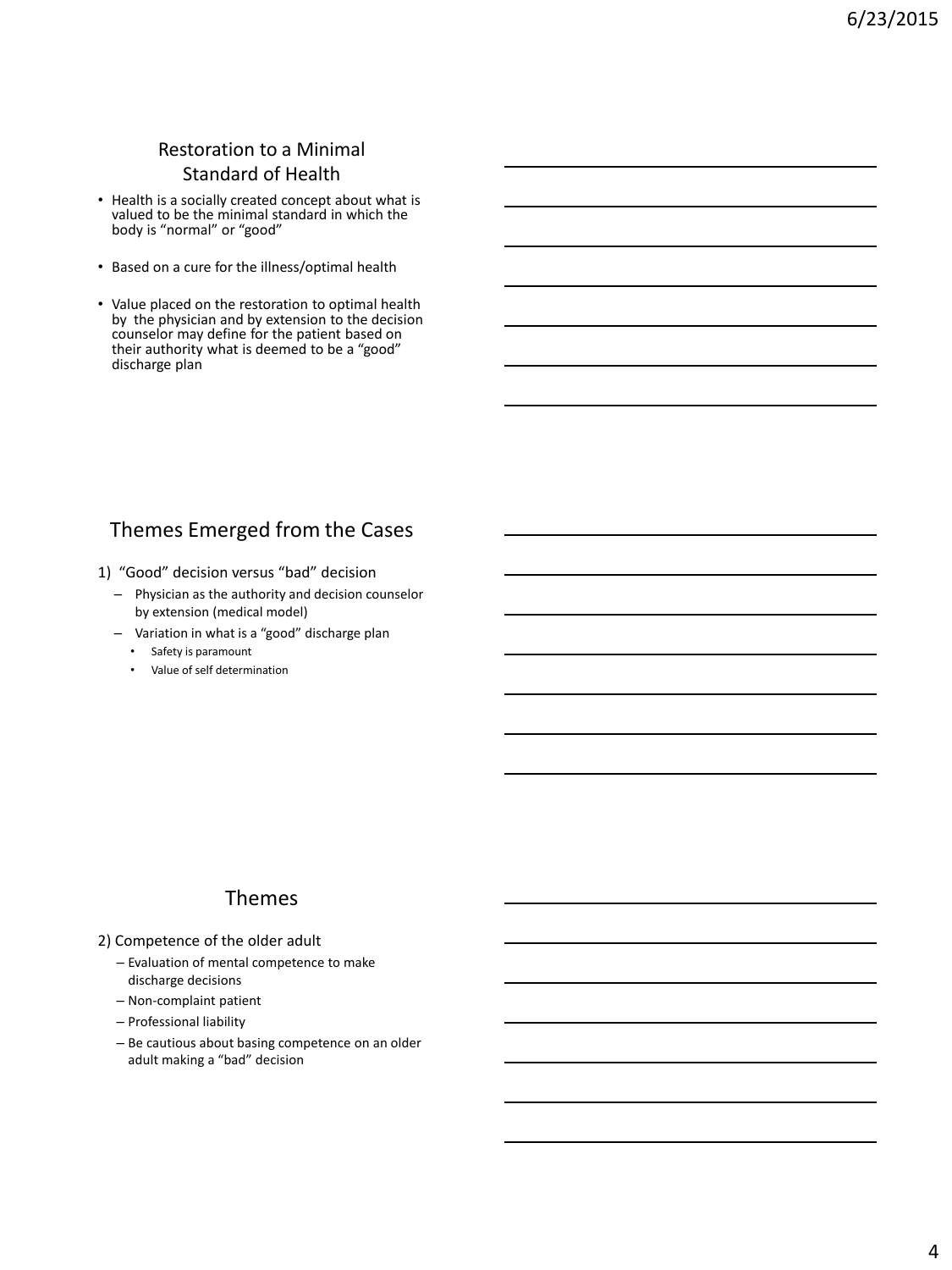#### Themes

3) Enlisting people outside of the medical model to convince older adults to make a "good" discharge decision

- Family members
- Adult Protection Services
- 72 hour hold

#### Themes

4) Attempt to balance values of safety versus self determination

- Listening to older adult's values and preferences
- Understanding consequences and safety risks of the discharge decision
- Older adult's perception of quality of life
- Recognizing change in circumstances over time

#### Janis and Mann's (1977) Decision Counseling Model

- 1) Assist the decision-maker thoroughly canvass a wide range of alternative courses of action
- 2) Examine the values or weights associated with each alternative and an exploration of the goals to be met by the decision
- 3) Assist the elder in weighing consequences, positive and negative, that may result from each of the alternatives based on available information.
- 4) Assist the elder with his/her need to seek additional information in order to delve deeper into the process of analyzing each alternative.